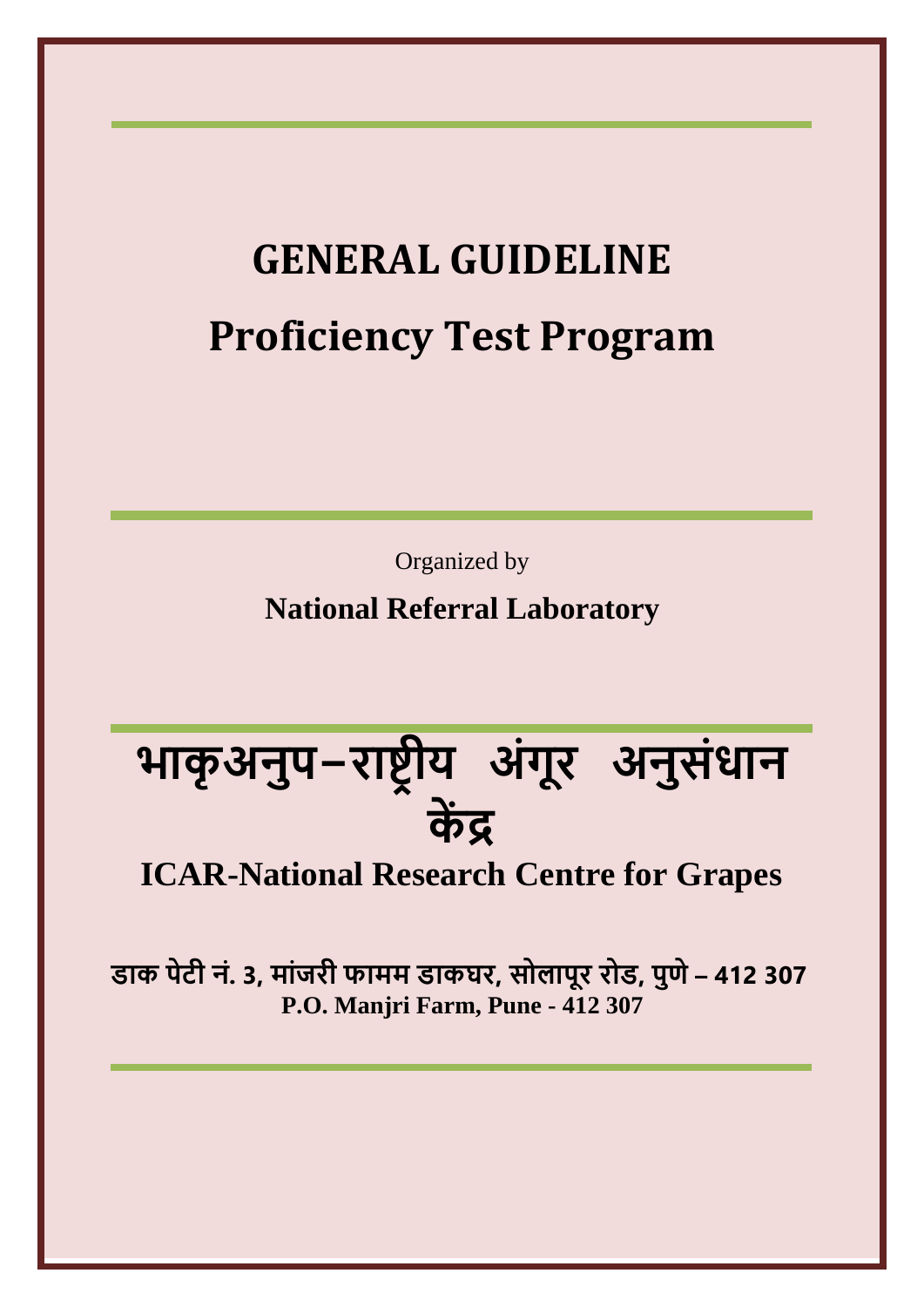## **GENERAL GUIDELINE FOR PROFICIENCY TESTING PROGRAM**

### **Introduction**

The proficiency test (PT) organized by National Referral Laboratory are directed at laboratories belonging to APEDA recognized laboratories or other commercial testing laboratories in food testing sector who are planning for APEDA/FSSAI/EIC etc. recognition and involved in food testing.

The aim of the PT is to obtain information regarding the quality, accuracy and comparability of test resultsfor pesticide residue analysis in food reported by the laboratories from the country for export and domestic purposes. Participating laboratories will be provided with an assessment of their analytical performance that they can use to demonstrate their analytical performance/ competency and compare themselves with other participating laboratories.

#### **PT-Organisers and Committee:**

#### **The Organizer:**

National Referral Laboratory

ICAR-National Research Centre for Grapes

Manjiri Farm, Pune, India- 412307

#### **Organising Team:**

**Program director:** Dr. R. G. Somkuwar, Director, ICAR-NRC for Grapes, Pune **Program coordinators:**

Dr. Kaushik Banerjee, Principal Scientist, ICAR-NRC for Grapes, Pune

Dr. Ahammed Shabeer TP, Senior Scientist, ICAR-NRC for Grapes,

Pune

This team is responsible for all administrative and technical matters concerning the organisation of the PT, e.g. the PT-announcement, production of Test Item , the undertaking of homogeneity and stability tests, packing and shipment of the Test Item, handling and evaluationof the results and method information submitted by the participants and the drafting of the preliminary and final reports.

#### **PT- Advisory Committee**

To complement the internal expertise of the NRL, ICAR-NRCG, Pune, a group of external **Advisory Committee** has also been appointed.

**2 |** P a g e The Advisory Committee role is to help the organisers to make decisions regarding the PT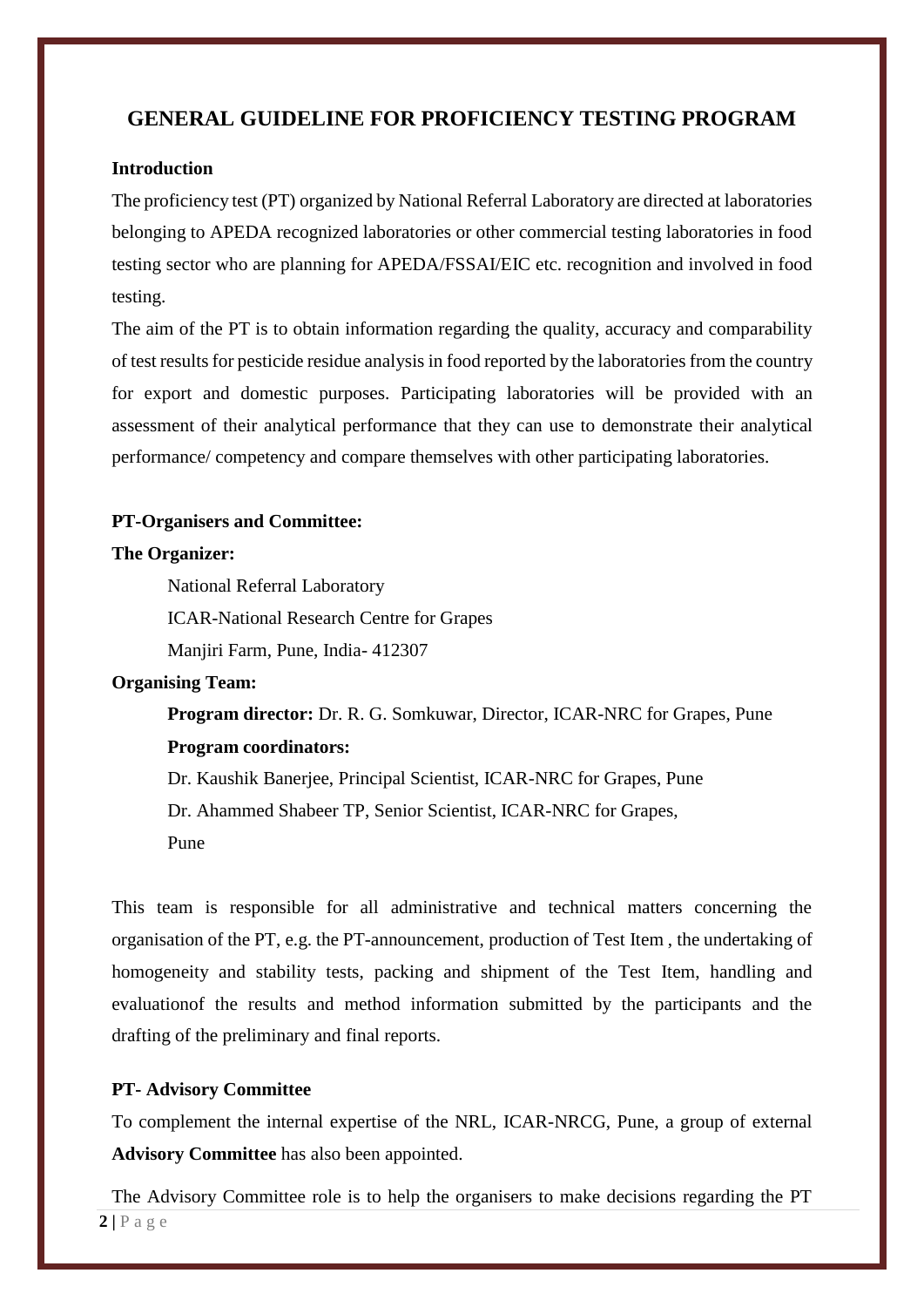design: the selection of the commodity, the selection of pesticides to be included in the target pesticide list, the establishment of the Minimum Required Reporting Levels (MRRLs), the statistical treatment and evaluation of participants results (in anonymous form) etc.

#### **Who can participate?**

It is mandatory for all the APEDA recognised laboratories those who are analysing grape and other fruits and vegetables samples for export under Residue Monitoring Plan of APEDA.

Further, we also welcome all other commercial food testing laboratories in the country who can analyse 75% of the target list of pesticides given in this PT and are planning for APEDA/FSSAI/EIC etc. recognition and involved in food testing.

#### **Confidentiality and Communication:**

The sole proprietor of this PT data is National Referral Laboratory, ICAR-NRC for Grapes, Pune and has access to all information.

The laboratories are given a unique identification code (laboratory code), initially only known to themselves and the organisers. In the final PT-Report, the names of participating laboratories will not be linked to their laboratory codes. Furthermore, the NRL, ICAR-NRCG reserves the right to share PT results and codes with regulatory body APEDA and with NABL, if requested. The confidentiality of the data and all the information submitted and the identity of the laboratory will be ensured by the PTP.

Communication between participating laboratories during the test on any matters concerning a PT exercise is not permitted from the start of the PT exercise until the distribution of the preliminary report. Any such attempt by any prticipant laboratory may invite disciplinary action.

#### **Announcement / Invitation Letter**

Announcement/Invitation letter will be announced on NRCG web-portal and will be distributed it via E-mail to the mailing list of APEDA recognized laboratories available with NRL, ICAR-NRCG.

#### **Target Pesticide List:**

The list contains the analytes (pesticides and their metabolites. List enclosed- Annexure II). All the participating labs must express their results as stated in the Target Pesticides List.

#### **Methodologies to be used by the participants:**

Participating laboratories are instructed to use the analytical procedure(s) that they would routinely employ in official control activities (monitoring etc.). Where an analytical method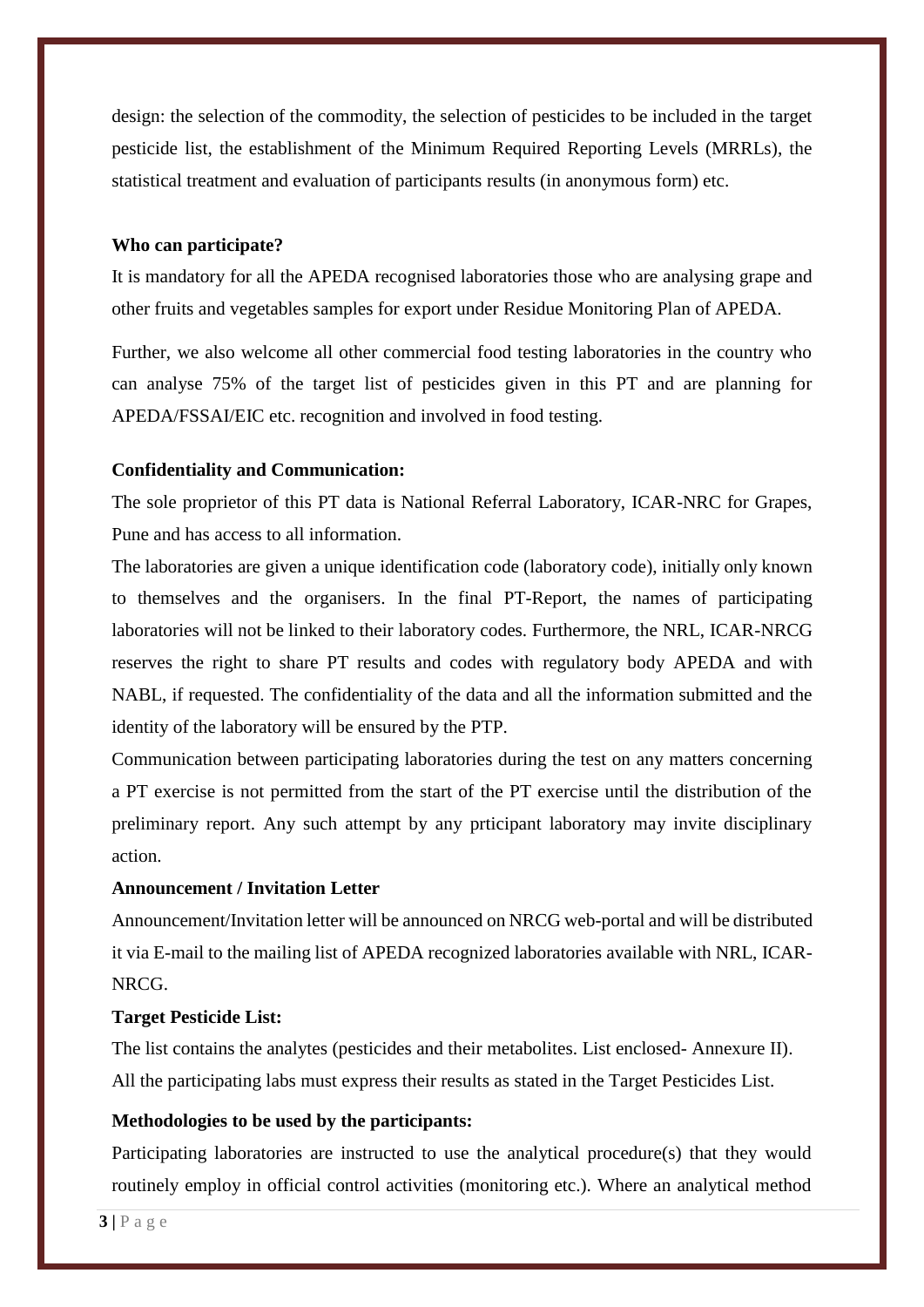has not yet been established routinely this should be stated.

#### **General procedures for reporting results:**

Participating laboratories are responsible for reporting their own quantitative results to the organiser within the stipulated deadline. Any pesticide that was targeted by a participating laboratory should be reported as "analysed". Each laboratory will be able to report only one result for each analyte detected in the Test Item. The concentrations of the pesticides detected should be expressed in 'mg/kg' unless indicated otherwise in the specific guideline.

#### **Correction of results for recovery**

According to the Method Validation and Quality Control Procedures for Pesticide Residues Analysis in Food and Feed (SANTE 12682/2019), it is common practice that pesticide analysis results are not corrected for recovery if the recovery rates range between 70 to 120 %. Correction of results for recovery is recommended if the average recovery is significantly different from 100 % (typically if outside the  $70 - 120$  % range). Approaches for recovery correction explicitly stated in the SANTE 12682/2019 document. Results may be corrected for recovery only in cases where this correction is applied in routine practice (including cases of MRL-violations). Laboratories are required to report whether their results were adjusted for recovery and, if a recovery factor was used, the recovery rate (in percentage)must also be reported. No recovery data are required where correction for recovery is automatic by adding amounts of analytes to the test portion for using the 'standard addition' approach, or isotopically-labelled internal standards (in both cases with spiking into the Test Item at the beginning of the extraction procedures) or procedural calibration. In these cases, the laboratories should report the actual approach that was followed.

#### **Methodology information**

All laboratories are requested to provide information on the analytical method(s) they have used in the test report format provided. A compilation of the methodology information submitted by all participants is presented in an Annex of the final report if required.

#### **Publication of results**

The NRL, ICAR-NRCG will publish a preliminary report, containing tentative assigned values and Z-score values for all pesticides present within the deadline. At this stage the participant can respresent in the prescribed format for any irregulatrity (only typo mistakes or error in data transferring) in the data reported by the lab.

**4 |** P a g e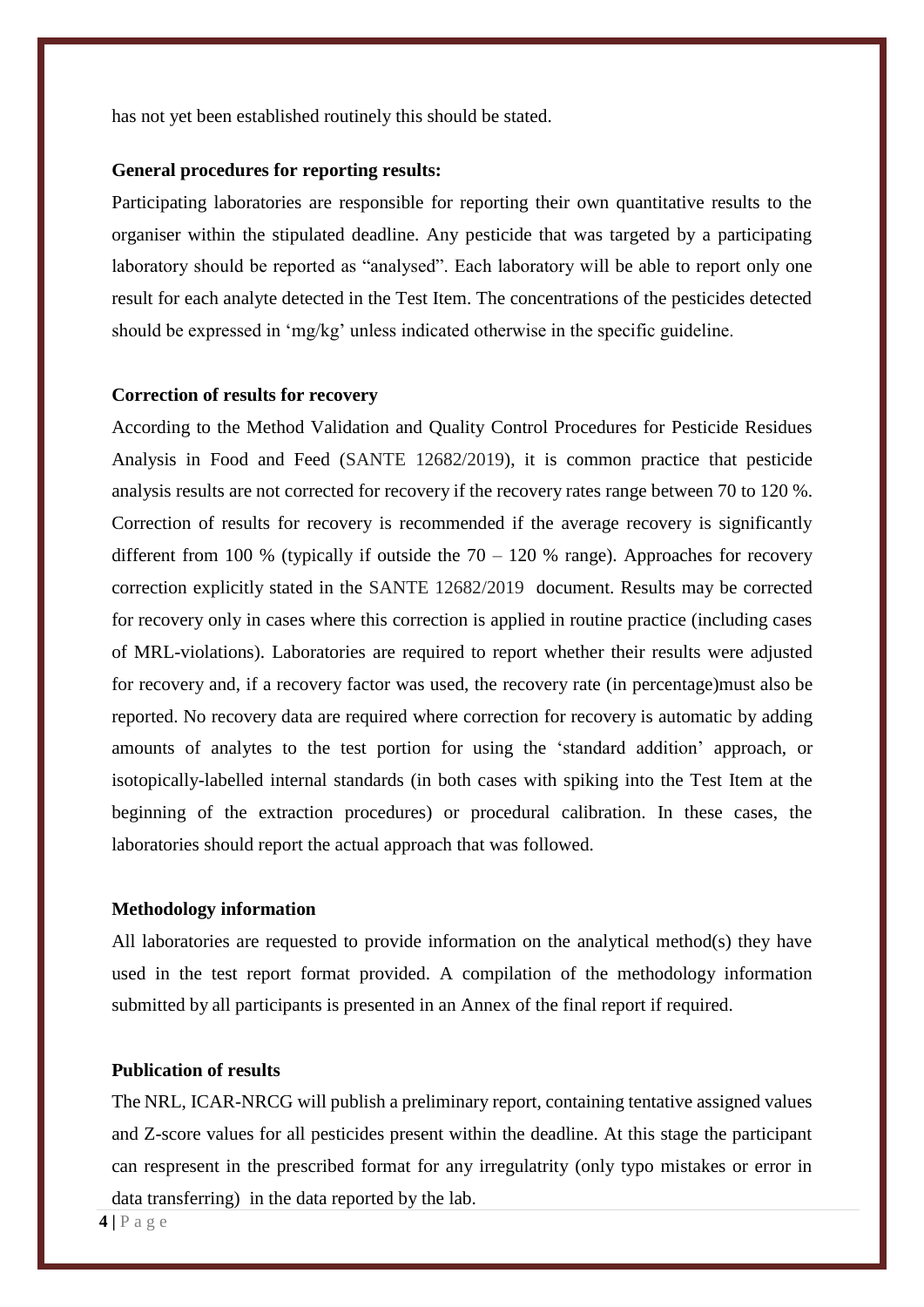The Final Report will be published after the Advisory Panel has discussed the results and will be communicated to individual laboratories.

#### **Feedback**

At any time before, during or after the PT participants have the possibility to contact the organisers and make suggestions or indicate errors using the prescribed format. After the distribution of the Final Report, participating laboratories will be given the opportunity to give their feedback to the organisers and make suggestions for future improvements.

#### **Complaint/Appeal**

The PT provider has a set procedure for complaint/ appeal from the PT participants in case any sort of irregularities observed by the participant during the period of the current PT. Under such situation, the participants can put their complaint or appeal to the PT provider in the precribed format attached herewith.

#### **Correction of errors**

If any participant reported any error in any of the documents issued prior to the PT, the corrected documents will be communicated to participants through E-mails. Before starting the exercise, participants should make sure to download the latest version of these documents from the communicated E-mails.

If substantial errors are discovered in the Preliminary PT-Report, the organiser will distribute a new corrected version, where it will be stated that the previous version is no longer valid.Where substantial errors are discovered in the Final PT-Report, the PT-Panel will decide whether a corrigendum will be issued and how this should look. Where errors are discovered in PT-Certificates the relevant laboratories will be sent new corrected ones. Where necessary the laboratories will be asked to return the old ones.

#### **Follow-up activities**

Laboratories are expected to undertake follow-up activities to trace back the sources of erroneous or strongly deviating results (typically those with  $|z| > 2.0$ ) - including all false positives. Even results within  $|z| \leq 2.0$  may have to be checked if there is indications of a significant positive or negative bias.

If required, outcome of any investigative activities for false positives, false negatives and for results with  $|z| \geq 3.0$  or Z-scores between 2.0 and 3.0 will be reviewed by the PTP.